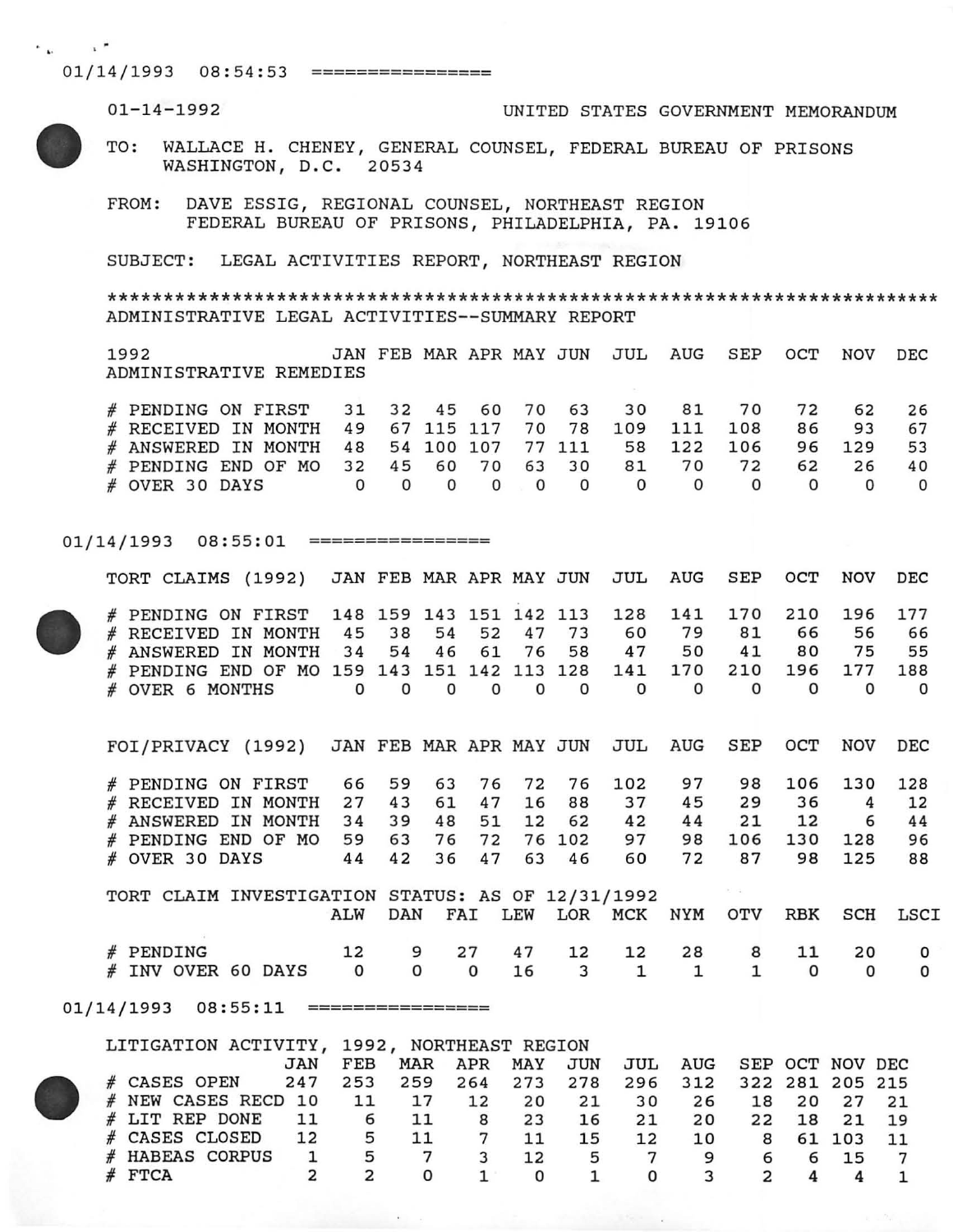| # BIVENS                                |  |  |  |  | 4 1 5 2 4 8 13 6 4 9 5 6 |  |  |  |
|-----------------------------------------|--|--|--|--|--------------------------|--|--|--|
| $#$ OTHER                               |  |  |  |  | 3 3 5 6 3 7 10 6 5 1 3 4 |  |  |  |
| # BIVENS & FTCA 0 0 0 0 1 0 0 2 1 0 0 3 |  |  |  |  |                          |  |  |  |
|                                         |  |  |  |  |                          |  |  |  |

LITIGATION OF NOTE:

1. ROBERT REGO V. UNITED STATES, CIVIL NO. 92-6547 (EDPA)

INMATE REGO WAS REMOVED FROM FPC MAXWELL AIR FORCE BASE TO TESTIFY FOR THE UNITED STATES IN A MAJOR TRIAL IN PHILADELPHIA. ONE WEEK AFTER ARRIVAL, REGO FILED A HABEAS CORPUS PETITION REQUESTING IMMEDIATE RELEASE THROUGH A CCC OR IMMEDIATE HOME CONFINEMENT. REGO HAS PRESUMPTIVE PAROLE DATE OF APRIL 25, 1993. COURT HELD HEARING ON THE PETITION ON DECEMBER 7, 1992. US ATTORNEY'S OFFICE SUPPORTED REGO'S REQUEST FOR EXTENDED PLACEMENT, BUT

## $01/14/1993$   $08:55:22$  ==================

DEFERRED TO BOP. HANK SADOWSKI REPRESENTED BOP AT HEARING. ON DECEMBER 14, 1992, DISTRICT COURT DISMISSED PETITION FOR LACK OF JURISDICTION OVER WARDEN, FAILURE TO EXHAUST, AND ON MERITS.

2. U.S. V. FRANK SMITH, 90 CR 504 (EDNY)



INMATE SMITH, 38273-019, WAS SERVING A NEW YORK STATE SENTENCE AND BROUGHT INTO FEDERAL CUSTODY VIA WRIT AD PROS. IN JULY 1992 FEDERAL JUDGE IMPOSED 3 YEAR SENTENCE CONSECUTIVE TO THE STATE TERM. THE COURT PROVIDED IN THE SENTENCE AND IN THE RECOMMENDATION THAT THE FEDERAL SENTENCE BE SERVED FIRST, THEN SMITH IS TO BE RETURNED TO STATE CUSTODY. BY LETTER, WE NOTIFIED THE COURT THROUGH THE U.S ATTORNEY'S OFFICE THAT WE COULD NOT COMPLY BECAUSE THE STATE SENTENCE CONTINUED TO RUN. DEFENSE COUNSEL MOVED TO REDUCE SENTENCE UNDER OLD RULE 35(B). IN THE PLEA BARGAIN, AUSA AGREED NOT TO OPPOSE REQUEST FOR SERVICE OF FEDERAL SENTENCE FIRST. HANK SADOWSKI APPEARED BEFORE JUDGE GLASSER ON JANUARY 4, 1993 AND PRESENTED BOP POSITION. JUDGE GLASSER STATED HE WILL TAKE CASE UNDER ADVISEMENT AND ENTER HIS RULING. WE ARE SEEKING TO RETURN INMATE TO STATE.

3. LOUIS BOURGEOIS V. UNITED STATES, 3:CV-91-197 (MDPA)

FTCA CASE BROUGHT BY INMATE AT USP LEWISBURG REQUESTING DAMAGES FOR A SLIP

01/14/1993 08:55:30 ================

AND FALL DOWN STEPS IN SEPTEMBER 1990. COURT HAS DISMISSED CLAIMS BASED ON INADEQUATE MEDICAL CARE FOR KNEE INJURY. INMATE ASSERTS U.S. LIABLE BECAUSE NEGLIGENT MAINTENANCE OF STEPS CAUSED HIM TO FALL. CASE ON TRIAL CALENDAR IN MDPA. A PRETRIAL CONFERENCE IS SCHEDULED FOR JANUARY 12, 1993 IN WHICH MAGISTRATE JUDGE BLEWITT IS EXPECTED TO EXPLORE SETTLEMENT. HOPE MORO, USP LEWISBURG ATTORNEY, WILL ASSIST AUSA AT CONFERENCE. MEDICAL EVIDENCE SHOWS NO PERMANENT DAMAGE TO KNEE. SETTLEMENT IS NOT EXPECTED.

~ 4. WORTHINGTON V. BUREAU OF PRISONS, CIVIL NO 89-7048 (SDNY)

FTCA CASE FOR MEDICAL MALPRACTICE BROUGHT BY FORMER INMATE ALLEGING IMPROPER TREATMENT AT FCI OTISVILLE. INMATE WAS RECEIVED AT FCI OTISVILLE IN JANUARY 1987 WITH ADVANCED GLAUCOMA IN LEFT EYE. HE LOST HIS VISION IN LEFT EYE LATER THAT YEAR. EXTENDED SETTLEMENT CONFERENCE SCHEDULED FOR JANUARY 21, 1993 AT WHICH EACH SIDE IS TO SUMMARIZE BEST CASE. HANK SADOWSKI WILL ATTEND SETTLEMENT CONFERENCE. THERE IS POTENTIAL FOR U.S. LIABILITY.